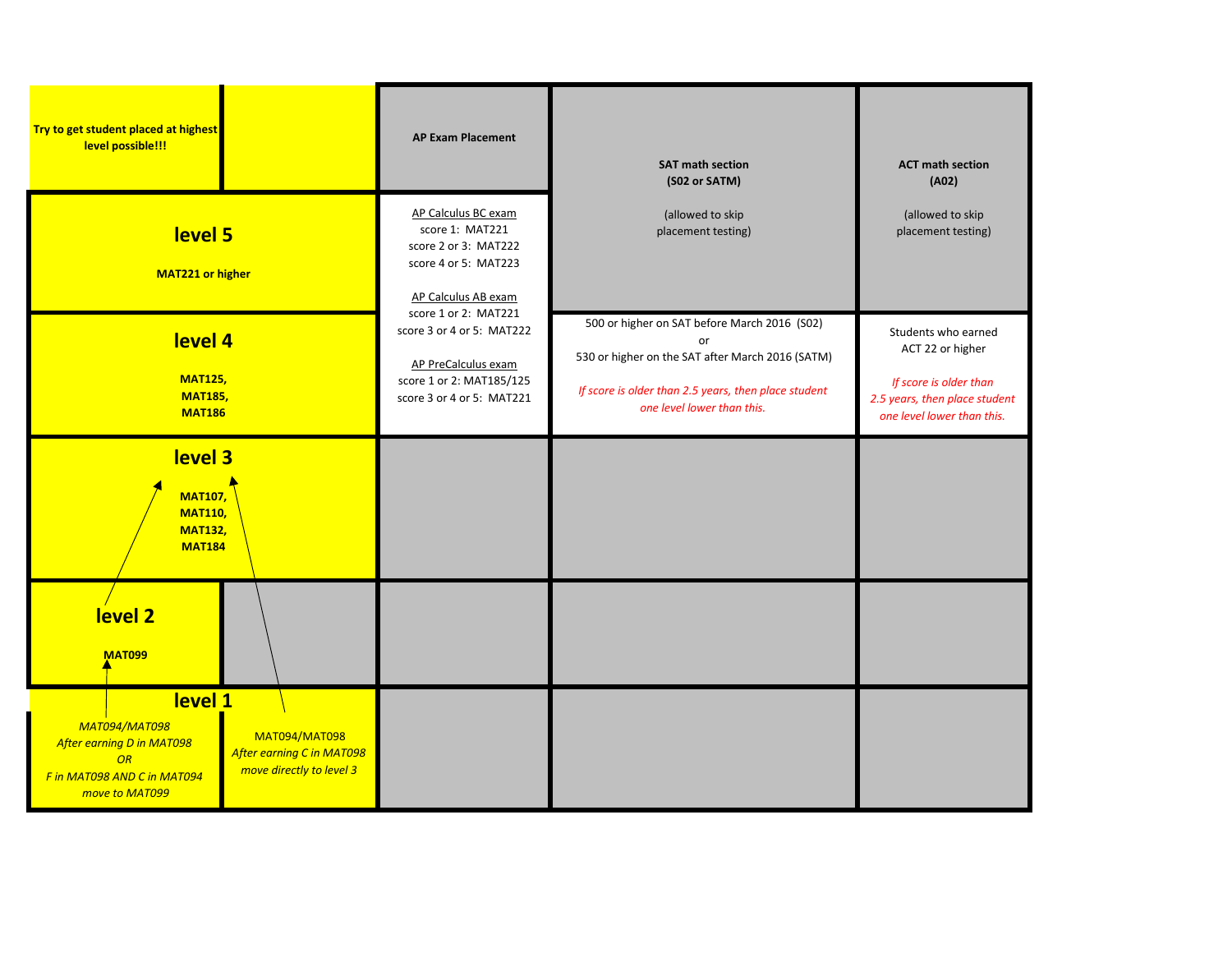| <b>High School PreCalculus</b><br><b>COURSE GRADE</b><br>(HMPC)                                                                                           | <b>REGENTS EXAM</b><br><b>COMMON CORE ALGEBRA II</b><br>(HAL2)                                                                                              | Algebra II COURSE GRADE<br>in High School                                                                                                                            | <b>REGENTS EXAM</b><br><b>COMMON CORE GEOMETRY</b><br>(HGEO) | <b>Regents EXAM</b><br><b>COMMON CORE ALGEBRA I</b><br>(HALG)                                                                 | <b>DCC In-House Math Placement</b><br><b>Test on Lumen OHM</b><br>(LUM1, LUM2, LUM3)                    |
|-----------------------------------------------------------------------------------------------------------------------------------------------------------|-------------------------------------------------------------------------------------------------------------------------------------------------------------|----------------------------------------------------------------------------------------------------------------------------------------------------------------------|--------------------------------------------------------------|-------------------------------------------------------------------------------------------------------------------------------|---------------------------------------------------------------------------------------------------------|
| HS pre-calc<br>with final course grade<br>of 70 or higher(HMPC).<br>If grade is older than<br>2.5 years, then place student<br>one level lower than this. |                                                                                                                                                             |                                                                                                                                                                      |                                                              |                                                                                                                               |                                                                                                         |
|                                                                                                                                                           | Common Core<br>Algebra 2 exam<br>78+ and unable to<br>place higher<br>If score is older than<br>2.5 years, then place student one<br>level lower than this. |                                                                                                                                                                      |                                                              |                                                                                                                               | LUM3 score 70+:<br>placement level 4<br>LUM3 score 50 - 69:<br>placement level 3                        |
|                                                                                                                                                           | Common Core<br>Algebra 2 Regents exam<br>$0 - 77$<br>If score is older than<br>2.5 years, then place student one<br>level lower than this.                  | 60% or higher as course grade in<br>the Algebra 2 course in High<br>School.<br>If score is older than<br>2.5 years, then place student one<br>level lower than this. |                                                              | Common Core Algebra 1 score<br>$78+$<br>If score is older than<br>2.5 years, then place student<br>one level lower than this. | LUM3 score 0-49<br>AND LUM2 score 70+:<br>placement level 3<br>LUM3 score 0-49<br>AND LUM2 score 50-69: |
|                                                                                                                                                           |                                                                                                                                                             |                                                                                                                                                                      | Common Core Geometry score<br>$55+$<br>regardless of WHEN    | Common Core Algebra 1 score<br>$71 - 77$<br>regardless of WHEN                                                                | placement level 2<br>LUM3 score 0-49<br>AND LUM2 score 0-49<br>AND LUM1 score 65+:<br>placement level 2 |
|                                                                                                                                                           | student with a Regents Algebra 2<br>score should be placed Level 2 or<br>higher                                                                             |                                                                                                                                                                      |                                                              | <b>ONLY PLACE AT LEVEL 1 IF NO</b><br><b>OTHER SCORE CAN PLACE THE</b><br><b>STUDENT HIGHER!</b>                              | LUM3 score 0-49<br>AND LUM2 score 0-49<br>AND LUM 1 score 0-64:<br>placement level 1                    |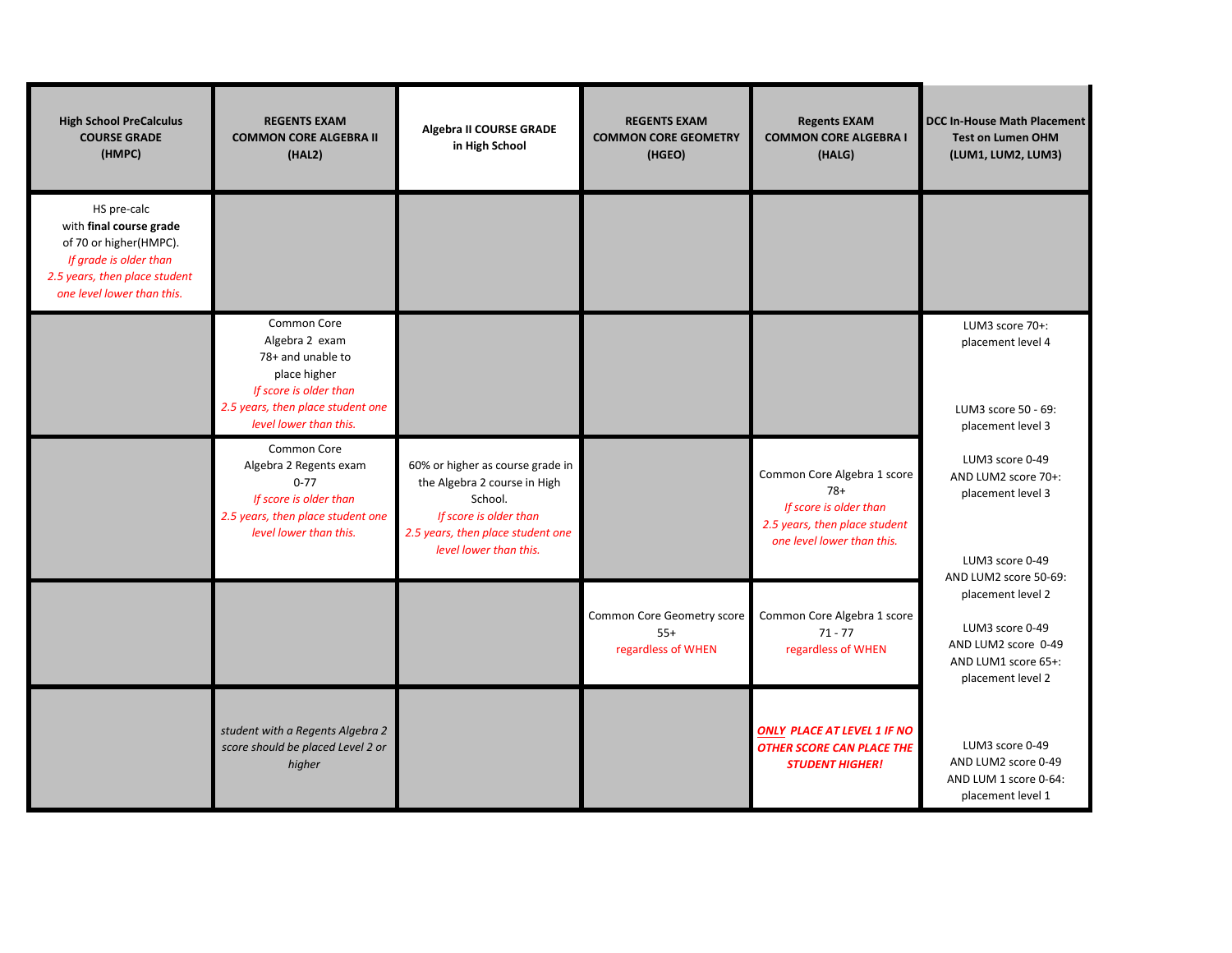|                                                                                                                 |                                                                                                                                                                                                                                     | <b>ACCUPLACER Score</b><br>(Companion Score)                                                                   | <b>REGENTS EXAM</b><br><b>REGENTS EXAM</b>                                                                   |                                                                                                                            |                                                                                                            | <b>REGENTS EXAM</b>                                                                                                     |
|-----------------------------------------------------------------------------------------------------------------|-------------------------------------------------------------------------------------------------------------------------------------------------------------------------------------------------------------------------------------|----------------------------------------------------------------------------------------------------------------|--------------------------------------------------------------------------------------------------------------|----------------------------------------------------------------------------------------------------------------------------|------------------------------------------------------------------------------------------------------------|-------------------------------------------------------------------------------------------------------------------------|
| <b>ACCUPLACER</b><br><b>NEXT GEN Score</b>                                                                      | College Level Math<br>(PLCM)<br>(COCL)                                                                                                                                                                                              | Elementary Algebra<br>(PLEA)<br>(COEA)                                                                         | Arithmetic<br>(PLAR)<br>(COAR)                                                                               | ALGEBRA 2 + TRIG<br>(old exam)<br>(HRAT)                                                                                   | <b>GEOMETRY</b><br>(old exam)<br>(HRGE)                                                                    | <b>INTEGRATED ALGEBRA</b><br>$\left($ old exam $\right)$<br>(HRIA)                                                      |
|                                                                                                                 |                                                                                                                                                                                                                                     |                                                                                                                |                                                                                                              |                                                                                                                            |                                                                                                            |                                                                                                                         |
| Next Gen score 263+<br>ff score is older than<br>2.5 years, then place student one level lower<br>than this.    | Accuplacer<br>College Level<br>$56 - 69$<br>If score is older than<br>2.5 years, then place student one level<br>lower than this.                                                                                                   |                                                                                                                |                                                                                                              | Algebra 2/Trig<br>65 or higher<br>If score is older than<br>2.5 years, then place<br>student one level lower<br>than this. |                                                                                                            |                                                                                                                         |
| Next Gen score 234-262<br>If score is older than<br>2.5 years, then place student one level lower<br>than this. | Accuplacer College Level 20 - 55<br><b>AND</b><br>student earned 100+<br>on the Elementary Algebra Accuplacer<br>If score is older than<br>2.5 years, then place student one level student one level lower than<br>lower than this. | Accuplacer<br><b>Elementary Algebra</b><br>100-120<br>If score is older than<br>2.5 years, then place<br>this. |                                                                                                              | Algebra 2/Trig<br>$50 - 64$<br>If score is older than<br>2.5 years, then place<br>student one level lower<br>than this.    |                                                                                                            | Integrated Algebra<br>$85+$<br>If score is older than<br>2.5 years, then place<br>student one level lower<br>than this. |
| Next Gen score 213-233<br>regardless of WHEN                                                                    | student with a score here can place<br>higher                                                                                                                                                                                       | Accuplacer<br>Elementary Algebra<br>$55 - 99$<br>regardless of WHEN                                            | Accupicer<br>Arithmetic<br>110-120<br>regardless of WHEN                                                     | Algebra 2/Trig score<br>$1 - 49$<br>regardless of WHEN                                                                     | Geometry score<br>50 or higher<br>regardless of WHEN                                                       | Integrated Algebra score<br>$75 - 84$<br>regardless of WHEN                                                             |
| Next Gen score 200-212                                                                                          | student with an Accuplacer College<br>Level Math score should placed Level 2<br>or higher                                                                                                                                           | <b>ONLY PLACE AT LEVEL 1 IF</b><br><b>NO OTHER SCORE CAN</b><br><b>PLACE THE STUDENT</b><br><b>HIGHER!</b>     | ONLY PLACE AT LEVEL 1 <b>H</b><br><b>IF NO OTHER SCORE</b><br><b>CAN PLACE THE</b><br><b>STUDENT HIGHER!</b> | student with a Regents<br>Algebra 2/Trig score<br>should be placed Level<br>2 or higher                                    | <b>ONLY PLACE AT LEVEL</b><br><b>1 IF NO OTHER SCORE</b><br><b>CAN PLACE THE</b><br><b>STUDENT HIGHER!</b> | <b>ONLY PLACE AT LEVEL 1</b><br><b>IF NO OTHER SCORE CAN</b><br><b>PLACE THE STUDENT</b><br><b>HIGHER!</b>              |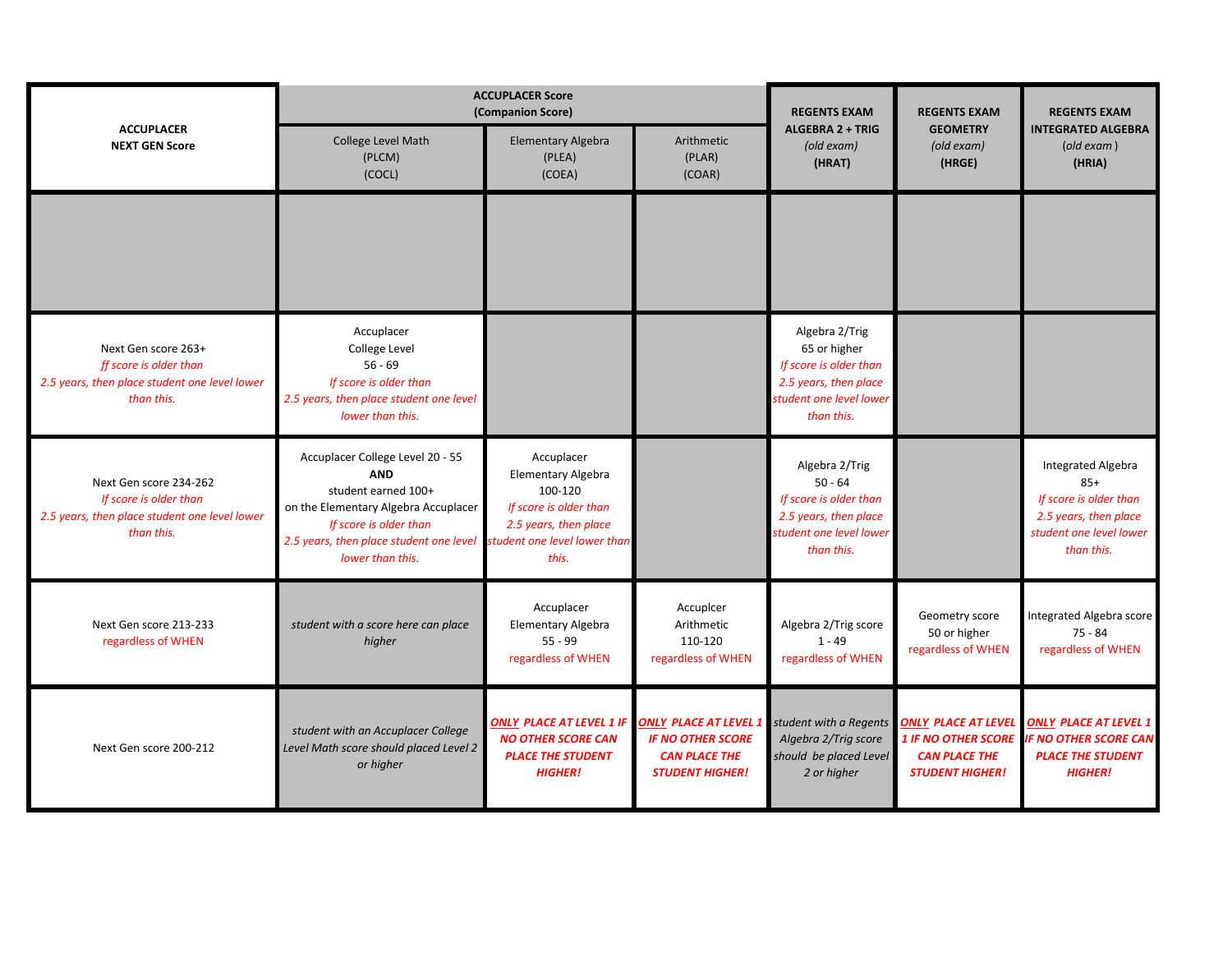|                                                                                                                             |                                                                                                                                    | <b>ASSET Score</b><br>(old placement exam)                                                                                |                                                                                                            |
|-----------------------------------------------------------------------------------------------------------------------------|------------------------------------------------------------------------------------------------------------------------------------|---------------------------------------------------------------------------------------------------------------------------|------------------------------------------------------------------------------------------------------------|
| <b>Trig</b><br>(CTRG)                                                                                                       | College Algebra (CCOL)                                                                                                             | Algebra<br>(CALG)                                                                                                         | Elementary<br>(ABEA)                                                                                       |
|                                                                                                                             |                                                                                                                                    |                                                                                                                           |                                                                                                            |
| <b>Compass Trig</b><br>$0 - 45$<br>If score is older than<br>2.5 years, then place<br>student one level lower<br>than this. | Compass<br>College Algebra<br>$46+$<br>If score is older than<br>2.5 years, then place<br>student one level lower<br>than this.    |                                                                                                                           |                                                                                                            |
| student with a score here<br>should place higher                                                                            | Compass<br>College Algebra<br>$0 - 45$<br>If score is older than<br>2.5 years, then place<br>student one level lower<br>than this. | Compass Algebra<br>$76 - 100$<br>If score is older than<br>2.5 years, then place<br>student one level lower<br>than this. |                                                                                                            |
| student with a score here<br>should place higher                                                                            | student with a score<br>here should place<br>higher                                                                                | Compass Algebra<br>$49 - 75$<br>regardless of WHEN                                                                        | Asset<br>elementary<br>$41 - 55$<br>regardless of WHEN                                                     |
| student with a Compass<br>Trig score should be<br>placed Level 2 or higher                                                  | student with a<br>Compass Algebra score<br>should be placed Level<br>2 or higher                                                   | <b>ONLY PLACE AT LEVEL 1</b><br><b>IF NO OTHER SCORE CAN</b><br><b>PLACE THE STUDENT</b><br><b>HIGHER!</b>                | <b>ONLY PLACE AT LEVEL 1</b><br><b>IF NO OTHER SCORE CAN</b><br><b>PLACE THE STUDENT</b><br><b>HIGHER!</b> |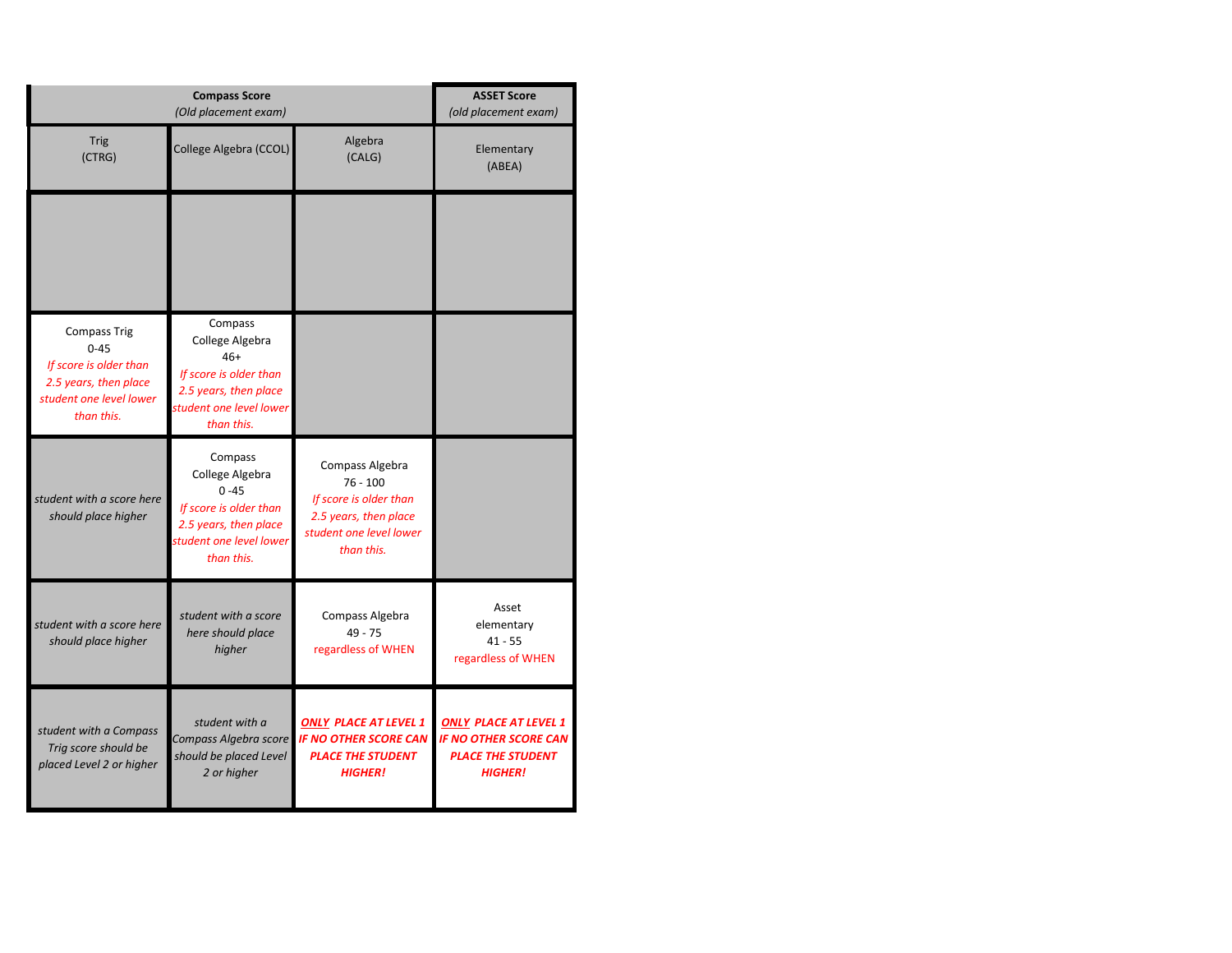| Try to get student placed at highest level possible!!!                             | level 5<br><b>MAT221 or higher</b>                                                                                                                        | level 4<br><b>MAT125,</b><br><b>MAT185,</b><br><b>MAT186</b>                                                                                                            | level 3<br><b>MAT107,</b><br><b>MAT110,</b><br><b>MAT132,</b><br><b>MAT184</b>                                                                |
|------------------------------------------------------------------------------------|-----------------------------------------------------------------------------------------------------------------------------------------------------------|-------------------------------------------------------------------------------------------------------------------------------------------------------------------------|-----------------------------------------------------------------------------------------------------------------------------------------------|
| <b>AP Exam Placement</b>                                                           | AP Calculus BC exam                                                                                                                                       | score 1: MAT221<br>score 2 or 3: MAT222<br>score 4 or 5: MAT223                                                                                                         |                                                                                                                                               |
| <b>SAT math section</b><br>(S02 or SATM)<br>(allowed to skip<br>placement testing) |                                                                                                                                                           | 500 or higher on SAT before<br>March 2016 (S02)<br>or<br>530 or higher on the SAT after<br>March 2016 (SATM)<br>If score is older than 2.5 years,<br>then place student |                                                                                                                                               |
| <b>ACT math section</b><br>(A02)<br>(allowed to skip<br>placement testing)         |                                                                                                                                                           | Students who earned<br>ACT 22 or higher<br>If score is older than<br>2.5 years, then place student<br>one level lower than this.                                        |                                                                                                                                               |
| <b>High School PreCalculus</b><br><b>COURSE GRADE</b><br>(HMPC)                    | HS pre-calc<br>with final course grade<br>of 70 or higher(HMPC).<br>If grade is older than<br>2.5 years, then place student<br>one level lower than this. |                                                                                                                                                                         |                                                                                                                                               |
| <b>REGENTS EXAM</b><br><b>COMMON CORE ALGEBRA II</b><br>(HAL2)                     |                                                                                                                                                           | Common Core<br>Algebra 2 exam<br>78+ and unable to<br>place higher<br>If score is older than<br>2.5 years, then place student<br>one level lower than this.             | Common Core<br>Algebra 2 Regents ex<br>$0 - 77$<br>If score is older tha<br>2.5 years, then place sti<br>one level lower than t               |
| Algebra II COURSE GRADE<br>in High School                                          |                                                                                                                                                           |                                                                                                                                                                         | 60% or higher as course<br>the Algebra 2 course in<br>School.<br>If score is older tha<br>2.5 years, then place sti<br>one level lower than t |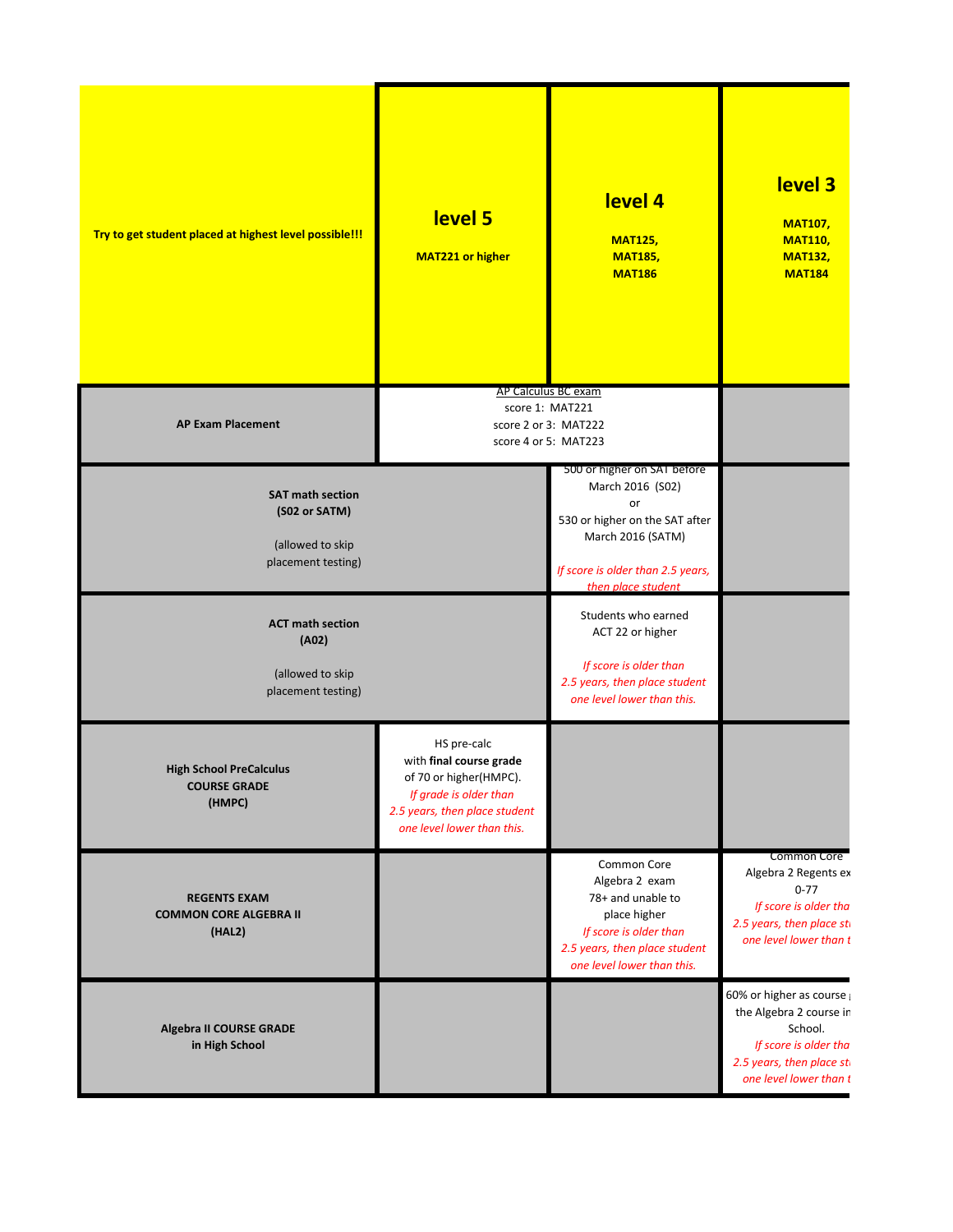|                                              | <b>REGENTS EXAM</b><br><b>COMMON CORE GEOMETRY</b><br>(HGEO)        |                                                                                                                                   |                                                                                                                                                                                     |
|----------------------------------------------|---------------------------------------------------------------------|-----------------------------------------------------------------------------------------------------------------------------------|-------------------------------------------------------------------------------------------------------------------------------------------------------------------------------------|
|                                              | <b>Regents EXAM</b><br><b>COMMON CORE ALGEBRA I</b><br>(HALG)       |                                                                                                                                   | Common Core Algebra 1<br>$78+$<br>If score is older tha<br>2.5 years, then place sti<br>one level lower than t                                                                      |
|                                              | DCC In-House Math Placement Test on Lumen OHM<br>(LUM1, LUM2, LUM3) |                                                                                                                                   |                                                                                                                                                                                     |
| <b>ACCUPLACER</b><br><b>NEXT GEN Score</b>   |                                                                     | Next Gen score 263+<br>ff score is older than<br>2.5 years, then place student<br>one level lower than this.                      | Next Gen score 234-:<br>If score is older tha<br>2.5 years, then place sti<br>one level lower than t                                                                                |
|                                              | College Level Math<br>(PLCM)<br>(COCL)                              | Accuplacer<br>College Level<br>$56 - 69$<br>If score is older than<br>2.5 years, then place student<br>one level lower than this. | Accuplacer College Level<br><b>AND</b><br>student earned 100<br>on the Elementary Alg<br>Accuplacer<br>If score is older tha<br>2.5 years, then place sti<br>one level lower than t |
| <b>ACCUPLACER Score</b><br>(Companion Score) | Elementary Algebra<br>(PLEA)<br>(COEA)                              |                                                                                                                                   | Accuplacer<br>Elementary Algebr<br>100-120<br>If score is older tha<br>2.5 years, then place sti<br>one level lower than t                                                          |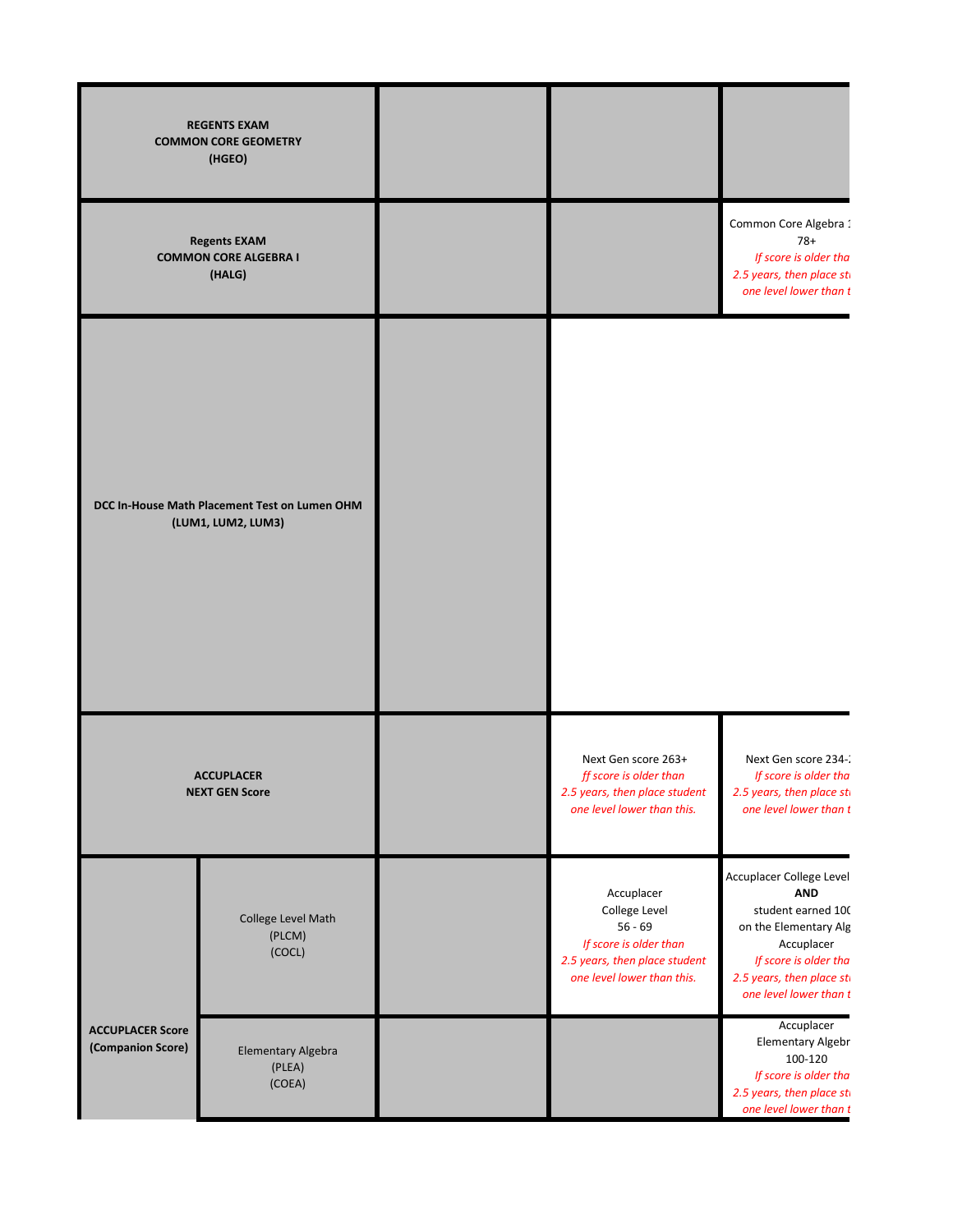|                                                              | Arithmetic<br>(PLAR)<br>(COAR)                                           |                                                                                                                              |                                                                                                                        |
|--------------------------------------------------------------|--------------------------------------------------------------------------|------------------------------------------------------------------------------------------------------------------------------|------------------------------------------------------------------------------------------------------------------------|
| <b>REGENTS EXAM ALGEBRA 2 + TRIG</b><br>(old exam)<br>(HRAT) |                                                                          | Algebra 2/Trig<br>65 or higher<br>If score is older than<br>2.5 years, then place student<br>one level lower than this.      | Algebra 2/Trig<br>$50 - 64$<br>If score is older tha<br>2.5 years, then place sti<br>one level lower than t            |
| <b>REGENTS EXAM GEOMETRY</b><br>(old exam)<br>(HRGE)         |                                                                          |                                                                                                                              |                                                                                                                        |
|                                                              | REGENTS EXAM INTEGRATED ALGEBRA<br>$\left($ old exam $\right)$<br>(HRIA) |                                                                                                                              | Integrated Algebra<br>$85+$<br>If score is older tha<br>2.5 years, then place sti<br>one level lower than t            |
|                                                              | <b>Trig</b><br>(CTRG)                                                    | <b>Compass Trig</b><br>$0 - 45$<br>If score is older than<br>2.5 years, then place student<br>one level lower than this.     | student with a score here<br>place higher                                                                              |
| <b>Compass Score</b><br>(Old placement exam)                 | College Algebra (CCOL)                                                   | Compass<br>College Algebra<br>$46+$<br>If score is older than<br>2.5 years, then place student<br>one level lower than this. | Compass<br>College Algebra<br>$0 - 45$<br>If score is older tha<br>2.5 years, then place sti<br>one level lower than t |
|                                                              | Algebra<br>(CALG)                                                        |                                                                                                                              | Compass Algebra<br>$76 - 100$<br>If score is older tha<br>2.5 years, then place sti<br>one level lower than t          |
| <b>ASSET Score</b><br>(old placement exam)                   | Elementary<br>(ABEA)                                                     |                                                                                                                              |                                                                                                                        |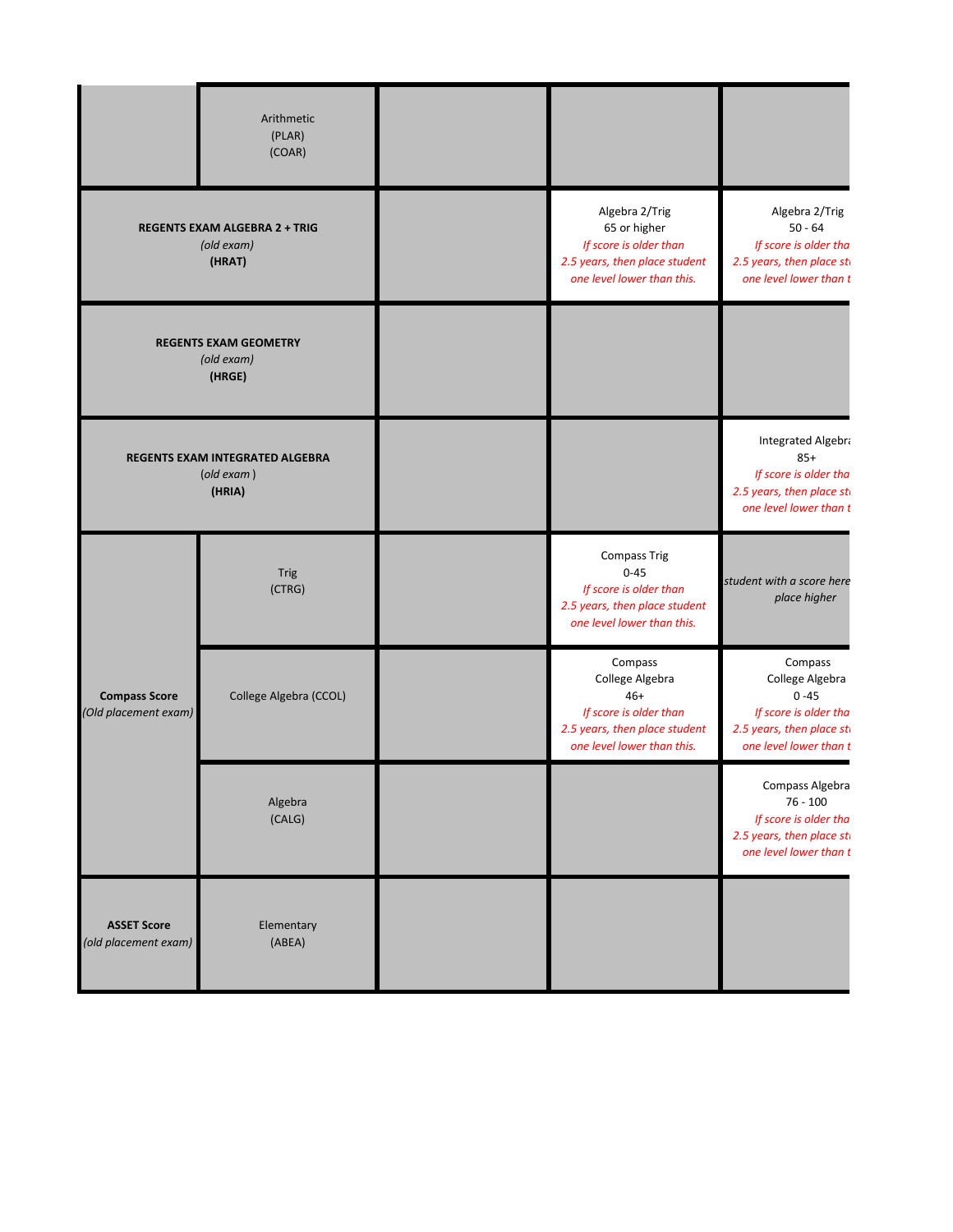|                                                          | level <sub>2</sub><br><b>MAT099</b> | level 1 | <b>MAT094/MAT098</b><br>After earning D in<br><b>MAT098</b><br>OR<br>F in MAT098 AND C in<br><b>MAT094</b><br>move to MAT099<br><b>MAT094/MAT098</b><br>After earning C in<br><b>MAT098</b><br>move directly to level 3 |
|----------------------------------------------------------|-------------------------------------|---------|-------------------------------------------------------------------------------------------------------------------------------------------------------------------------------------------------------------------------|
|                                                          |                                     |         |                                                                                                                                                                                                                         |
|                                                          |                                     |         |                                                                                                                                                                                                                         |
|                                                          |                                     |         |                                                                                                                                                                                                                         |
|                                                          |                                     |         |                                                                                                                                                                                                                         |
| cam<br>$\boldsymbol{n}$<br>udent<br>this.                |                                     |         | student with a Regents Algebra 2 score<br>should be placed Level 2 or higher                                                                                                                                            |
| grade in<br>ı High<br>$\boldsymbol{n}$<br>udent<br>this. |                                     |         |                                                                                                                                                                                                                         |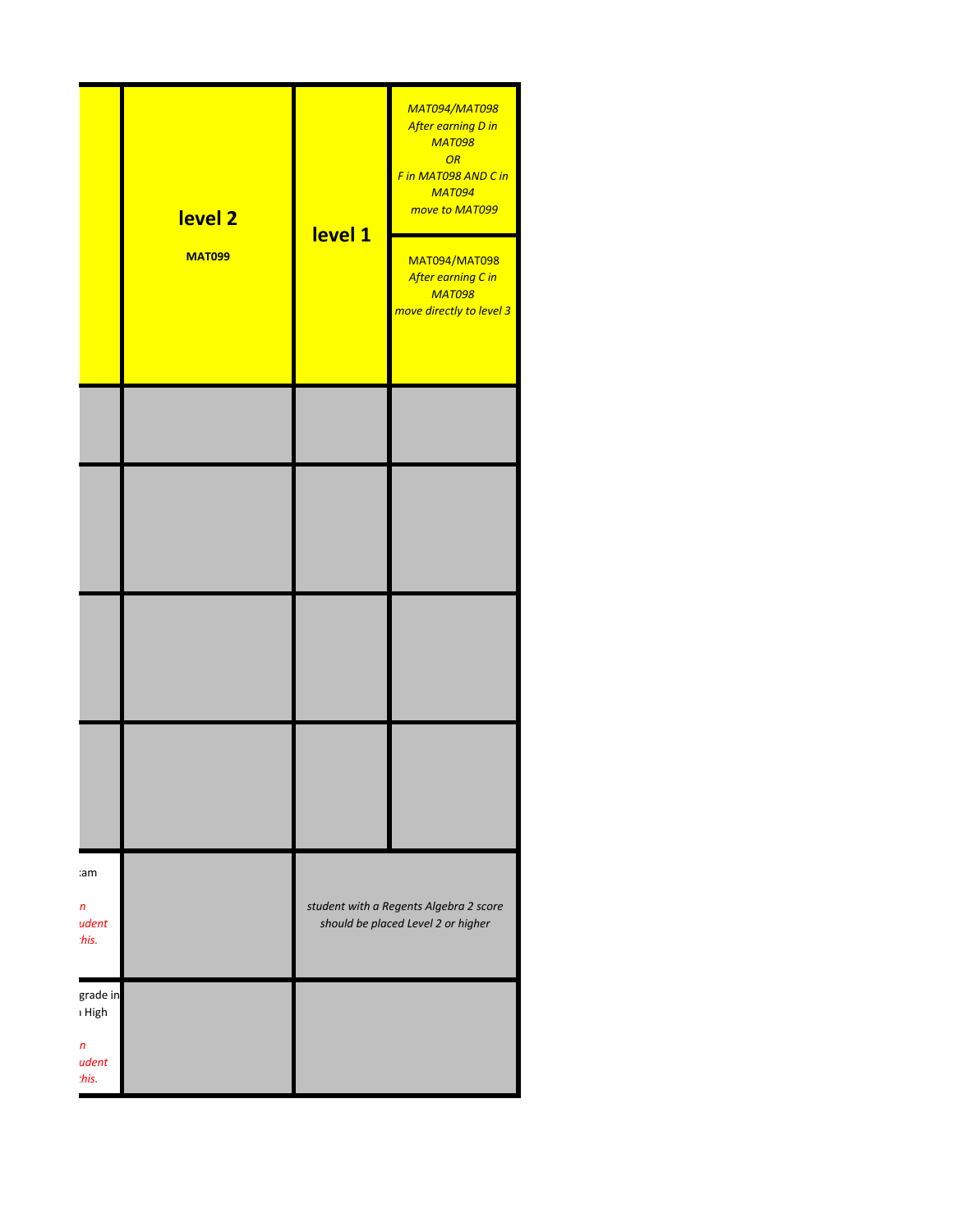|                                                                | Common Core Geometry score<br>$55+$<br>regardless of WHEN                                                                                                                                                                                                                                                                                                                 |                                                                                        |  |
|----------------------------------------------------------------|---------------------------------------------------------------------------------------------------------------------------------------------------------------------------------------------------------------------------------------------------------------------------------------------------------------------------------------------------------------------------|----------------------------------------------------------------------------------------|--|
| 1 score<br>n<br>udent<br>this.                                 | Common Core Algebra 1 score<br>$71 - 77$<br>regardless of WHEN                                                                                                                                                                                                                                                                                                            | <b>ONLY PLACE AT LEVEL 1 IF NO OTHER</b><br><b>SCORE CAN PLACE THE STUDENT HIGHER!</b> |  |
| placement level 1                                              | LUM3 score 70+:<br>placement level 4<br>LUM3 score 50 - 69:<br>placement level 3<br>LUM3 score 0-49<br>AND LUM2 score 70+:<br>placement level 3<br>LUM3 score 0-49<br>AND LUM2 score 50-69:<br>placement level 2<br>LUM3 score 0-49<br>AND LUM2 score 0-49<br>AND LUM1 score 65+:<br>placement level 2<br>LUM3 score 0-49<br>AND LUM2 score 0-49<br>AND LUM 1 score 0-64: |                                                                                        |  |
| 262<br>n<br>udent<br>this.                                     | Next Gen score 213-233<br>regardless of WHEN                                                                                                                                                                                                                                                                                                                              | Next Gen score 200-212                                                                 |  |
| $20 - 55$<br>$^{+}$<br>ebra;<br>$\mathsf{n}$<br>udent<br>this. | student with a score here can<br>place higher                                                                                                                                                                                                                                                                                                                             | student with an Accuplacer College Level<br>Math score should placed Level 2 or higher |  |
| а<br>n<br>udent<br>this.                                       | Accuplacer<br>Elementary Algebra<br>$55 - 99$<br>regardless of WHEN                                                                                                                                                                                                                                                                                                       | <b>ONLY PLACE AT LEVEL 1 IF NO OTHER</b><br><b>SCORE CAN PLACE THE STUDENT HIGHER!</b> |  |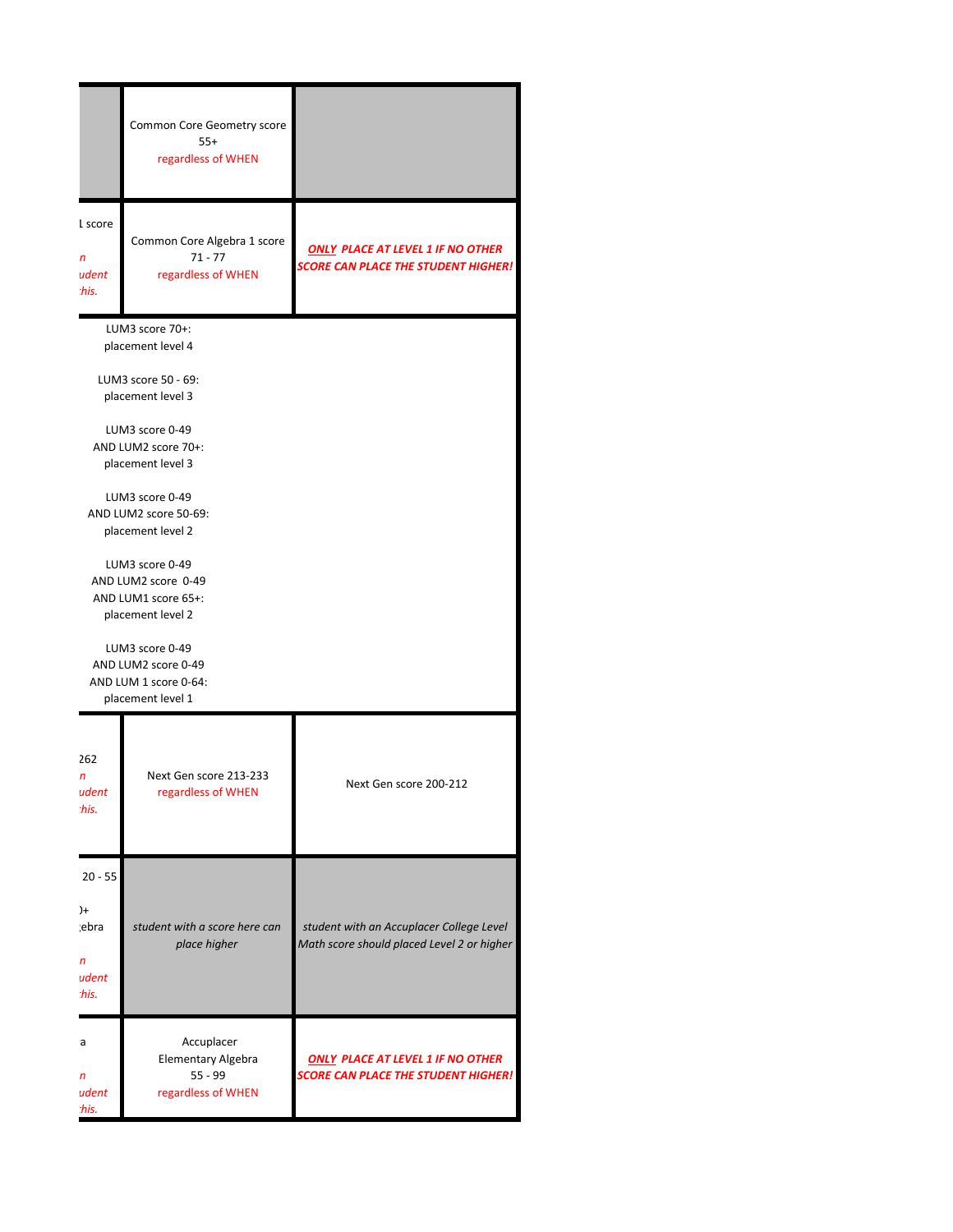|                                     | Accupicer<br>Arithmetic<br>110-120<br>regardless of WHEN    | <b>ONLY PLACE AT LEVEL 1 IF NO OTHER</b><br><b>SCORE CAN PLACE THE STUDENT HIGHER!</b> |
|-------------------------------------|-------------------------------------------------------------|----------------------------------------------------------------------------------------|
| $\mathsf{n}$<br>udent<br>this.      | Algebra 2/Trig score<br>$1 - 49$<br>regardless of WHEN      | student with a Regents Algebra 2/Trig<br>score should be placed Level 2 or higher      |
|                                     | Geometry score<br>50 or higher<br>regardless of WHEN        | <b>ONLY PLACE AT LEVEL 1 IF NO OTHER</b><br><b>SCORE CAN PLACE THE STUDENT HIGHER!</b> |
| а<br>$\mathsf{n}$<br>udent<br>this. | Integrated Algebra score<br>$75 - 84$<br>regardless of WHEN | <b>ONLY PLACE AT LEVEL 1 IF NO OTHER</b><br><b>SCORE CAN PLACE THE STUDENT HIGHER!</b> |
|                                     | should student with a score here should<br>place higher     | student with a Compass Trig score should<br>be placed Level 2 or higher                |
| $\mathsf{n}$<br>udent<br>this.      | student with a score here should<br>place higher            | student with a Compass Algebra score<br>should be placed Level 2 or higher             |
| n<br>udent<br>this.                 | Compass Algebra<br>$49 - 75$<br>regardless of WHEN          | <b>ONLY PLACE AT LEVEL 1 IF NO OTHER</b><br><b>SCORE CAN PLACE THE STUDENT HIGHER!</b> |
|                                     | Asset<br>elementary<br>$41 - 55$<br>regardless of WHEN      | <b>ONLY PLACE AT LEVEL 1 IF NO OTHER</b><br><b>SCORE CAN PLACE THE STUDENT HIGHER!</b> |